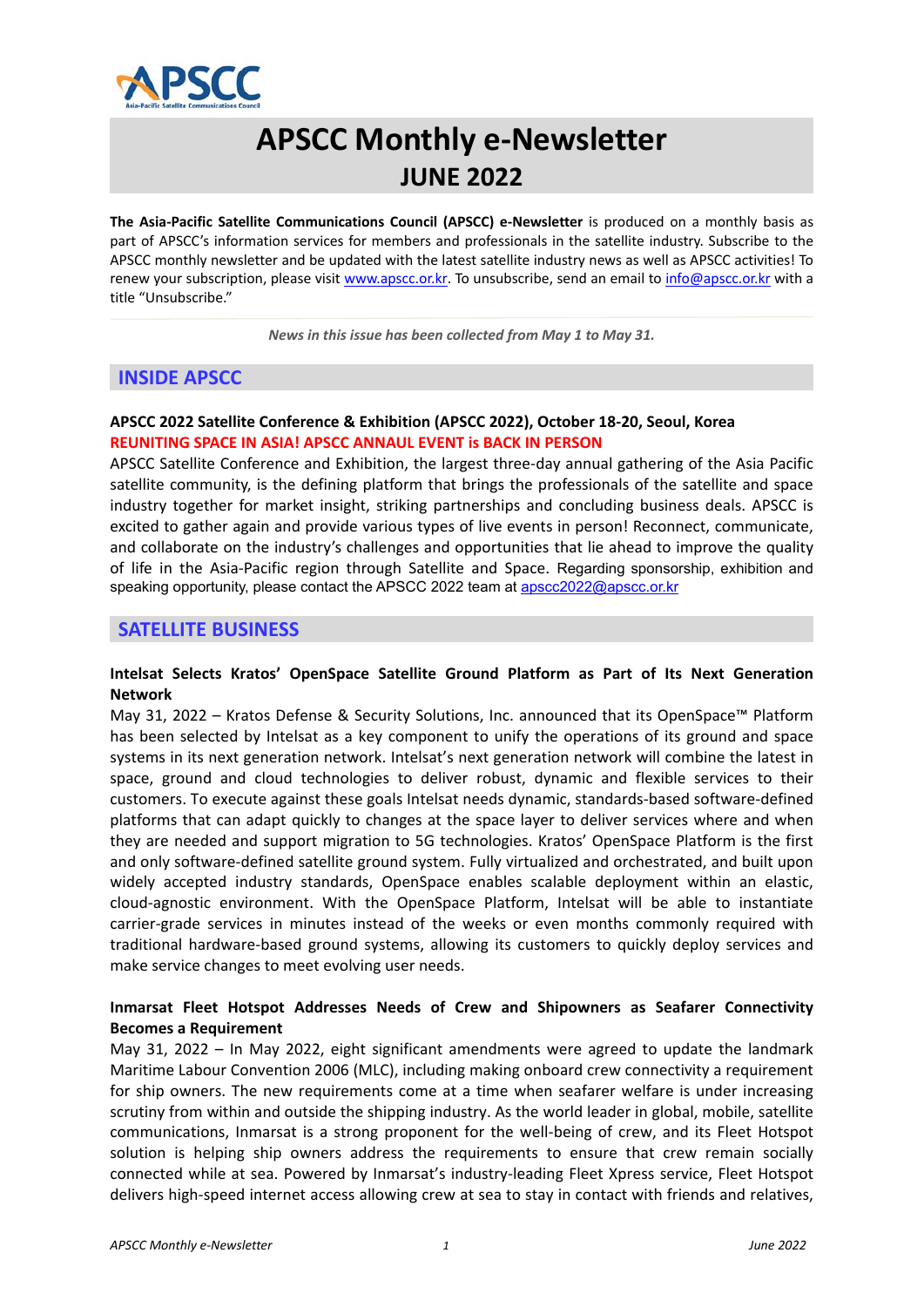

as well as stream music, films and series. Seafarers can access the user‐friendly Fleet Hotspot portal on their own device to monitor their usage or top up their balances as required. The solution's value to seafarers and shipowners is evident with the average monthly crew spend on connectivity increasing at a high pace in the past two years.

#### **PT. Wahana Telekomunikasi Dirgantara (WTD) Indonesia Signs UHTP Ka Band Satellite with QSTC**

May 31, 2022 – QSTC Inc. announced the signing of an agreement with PT. Wahana Telekomunikasi Dirgantara (WTD) for the provision of turnkey UHTP Ka and Q/V band services satellites using a dedicated smart Geostationary Earth Orbit (GEO) satellite. Under the scope of the agreement, QSTC is the prime contractor responsible for delivering the services, based on the use of its fully electric satellite platform, Sigma100, with a communication payload together with master satellite control and ground segment. The satellite shall be providing coverage over South East Asia while demonstrating new and innovative digital communication payload. QSTC is Quebec, Canada based company providing space solutions and is redesigning the future of telecommunications satellites and addressing one of mankind's most pressing needs.

#### **DEWA Collaborates with Eutelsat to Develop its Space‐D Programme and DEWA‐SAT1**

May 31, 2022 - Dubai Electricity and Water Authority (DEWA) signed an MoU with Eutelsat to provide technical support for DEWA's Space‐D programme and DEWA's 3U nanosatellite DEWA‐SAT1. This will help develop nanosatellite Internet of Things (IoT) terminals and enhance connectivity between DEWA's assets and its nanosatellite. The cooperation aims to explore the potential integration of Eutelsat Earth Low Orbit (ELO) satellites with the Space‐D programme and expand the fleet of nanosatellites for both parties. The two parties will design, develop and implement the first use-case at DEWA's Research & Development (R&D) Centre that combines using IoT sensors and Eutelsat ELO satellites and develop use‐cases for advancing the utility sector worldwide.

# **ST Engineering iDirect and ComClark Partner to Raise the Bar on Satellite Internet for Students across the Philippines**

May 30, 2022 - ST Engineering iDirect and Philippines-based value-added service provider for broadcast and telecommunications, ComClark Network and Technology Corporation, have come together to improve connectivity services for the country's public school network. Satellite services being rolled out at more than 2,000 remote schools in the Philippines will use the iDirect Evolution Hub, iQ Desktop modems, gateway antenna and HPA (High Power Amplifier). Global satellite operator SES will provide Ku‐band capacity via the SES‐9 satellite.

#### **NXTDIGITAL and THAICOM Ink MoU for Broadband‐over‐Satellite and Related Services in India**

May 30, 2022 – NXTDIGITAL LIMITED (NDL) and THAICOM PUBLIC COMPANY LIMITED, Thailand made a joint announcement of having signed a binding MOU to form a strategic partnership to enter the Broadband‐over‐satellite market and related services in India. The MOU envisages a partnership that includes deployment of BoS systems on India‐focused capacity, which could be deployed on future additional capacity on state‐of‐art software‐defined high throughput satellite and augment the existing IPSTAR-1 that is the first broadband satellite in the world and operational over India since several years. Partnership could also be in OneOTT Intertainment Limited (OIL), the broadband subsidiary of NDL and India's third largest private ISP with over 1 million customers and a presence in 150+ cities and towns. Thaicom and NDL will look to provide BoS services immediately on IPSTAR‐1 ‐ focusing mainly on the rural footprint of India, comprising 60% of NDL's customers, through the only HITS (Headend-In-The-Sky) platform in India. The BoS service will focus on providing cost-effective and quality broadband and will give a tremendous boost to delivering education, information, entertainment, health and other services to these markets.

#### **Eutelsat ADVANCE Selected by Telenor for Maritime Service in the Cruise Segment**

May 30, 2022 – Eutelsat has been selected by Telenor Maritime for in‐orbit resources and managed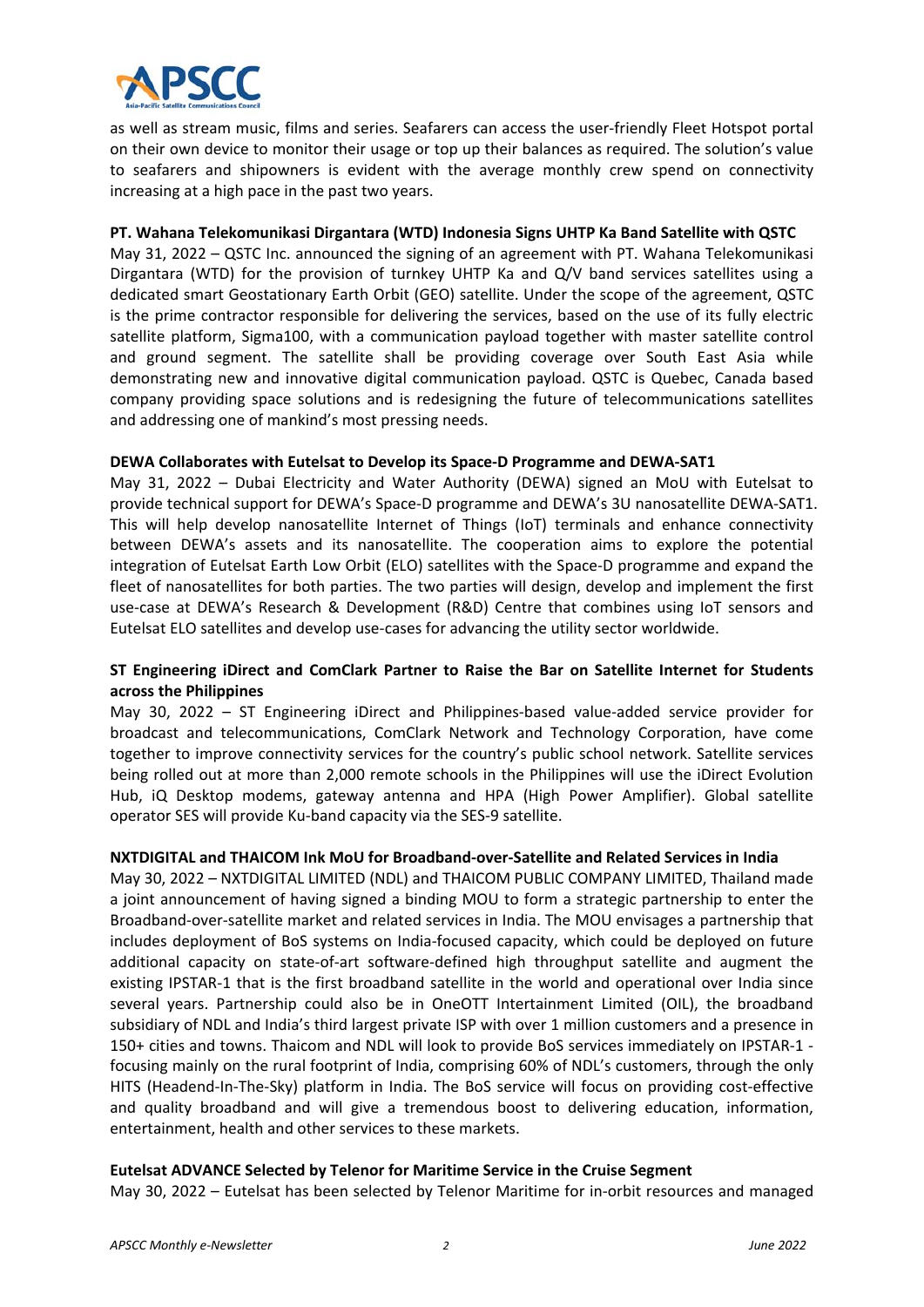

services for cruise connectivity on several of its satellites. Under the agreement Eutelsat will deliver capacity on EUTELSAT 33E for coverage of the Mediterranean Sea, and on EUTELSAT 65 West A satellite, together with its Eutelsat ADVANCE managed connectivity service, for coverage of the Caribbean Sea. The agreement provides Telenor Maritime with targeted resources and services in specific sailing areas, while further highlighting the maritime sector's interest in the Eutelsat ADVANCE service and supporting the strong momentum in the Mediterranean and Caribbean connectivity markets. Telenor Maritime is a global end‐to‐end connectivity provider at sea for passengers and crew, contributing to digitalising the commercial shipping fleet. Its partnership with Eutelsat on several Eutelsat satellites will further boost the performance, coverage and resiliency of its at‐sea connectivity resources, providing reliable and secure connectivity solutions to the cruise segment.

#### **ST Engineering iDirect Partners with NiAT to Deliver Critical VSAT Connectivity to ACTIVATE Brunei**

May 29, 2022 - ST Engineering iDirect and Network Integrity Assurance Technologies (NiAT) will answer the heightened demand for satellite‐based broadband communication services across Brunei as a result of the global pandemic. Like the rest of the world, Brunei experienced a COVID-driven surge of internet traffic as people were compelled to work‐from‐home, students relied upon remote learning, and the need for internet access in remote or rural areas was markedly increased. To meet this insatiable demand for internet access, NiAT took the initiative and launched its first VSAT service, ACTIVATE, utilizing the ST Engineering iDirect Evolution platform. ACTIVATE BruneiThe ACTIVATE system is an open, efficient and easily scalable IP-based satellite communications platform engineered to deliver the highest quality broadband connectivity for multiple markets. This will enable NiAT to expand into other sectors including Enterprise, Energy and Offshore, Maritime, Cellular Backhaul and Government and Defense.

#### **Kcell and SES Successfully Demonstrate Cellular Network Connectivity in Kazakhstan**

May 25, 2022 – Kcell, Kazakhstan's leading mobile network operator, and SES, the leading global content connectivity provider via satellite, have successfully demonstrated satellite-enabled cellular networks in remote parts of Kazakhstan. Kcell's terrestrial network was paired with SES's O3b satellites operating in medium earth orbit (MEO) to establish and test connectivity for 3G and 4G applications. During the demonstration, SES's satellite network was validated with a series of technical and end‐user tests, proving its compatibility with Kcell's network to enable low‐latency and high‐speed internet.

# **Speedcast Adds 13 Gbps of New Capacity to Its Unified Global Platform at Record‐Setting Pace to Meet Customer Growth Surge**

May 25, 2022 – Speedcast announced today that in response to surging demand in the cruise and energy markets it serves, the company has significantly expanded its Unified Global Platform (UGP), adding 13 Gbps of capacity to its network over the last month. Speedcast operates one of the largest technology agnostic networks in the world. Following this latest expansion, the platform now includes 30 Gbps of total bandwidth, which the company leverages in the design and deployment of complete managed connectivity solutions for customers across energy, passenger and commercial maritime, and enterprise markets.

# **LeoLabs Wins Contract Award to Support Japan Air Self Defense Force with Commercial Space Domain Awareness**

May 24, 2022 – LeoLabs, Inc. announced a multimillion‐dollar award to provide data and services for the Japan Air Self Defense Force (JASDF). The agreement offers Japan access to the largest set of actionable insights in existence for tracking satellites and orbital debris in low Earth orbit (LEO), all generated from LeoLabs' global network of phased array radars. LeoLabs will deliver its LEO data and services platform and a full set of training to empower JASDF operators to utilize a range of data and tools, including tracking and monitoring, collision avoidance, and other services. The contract award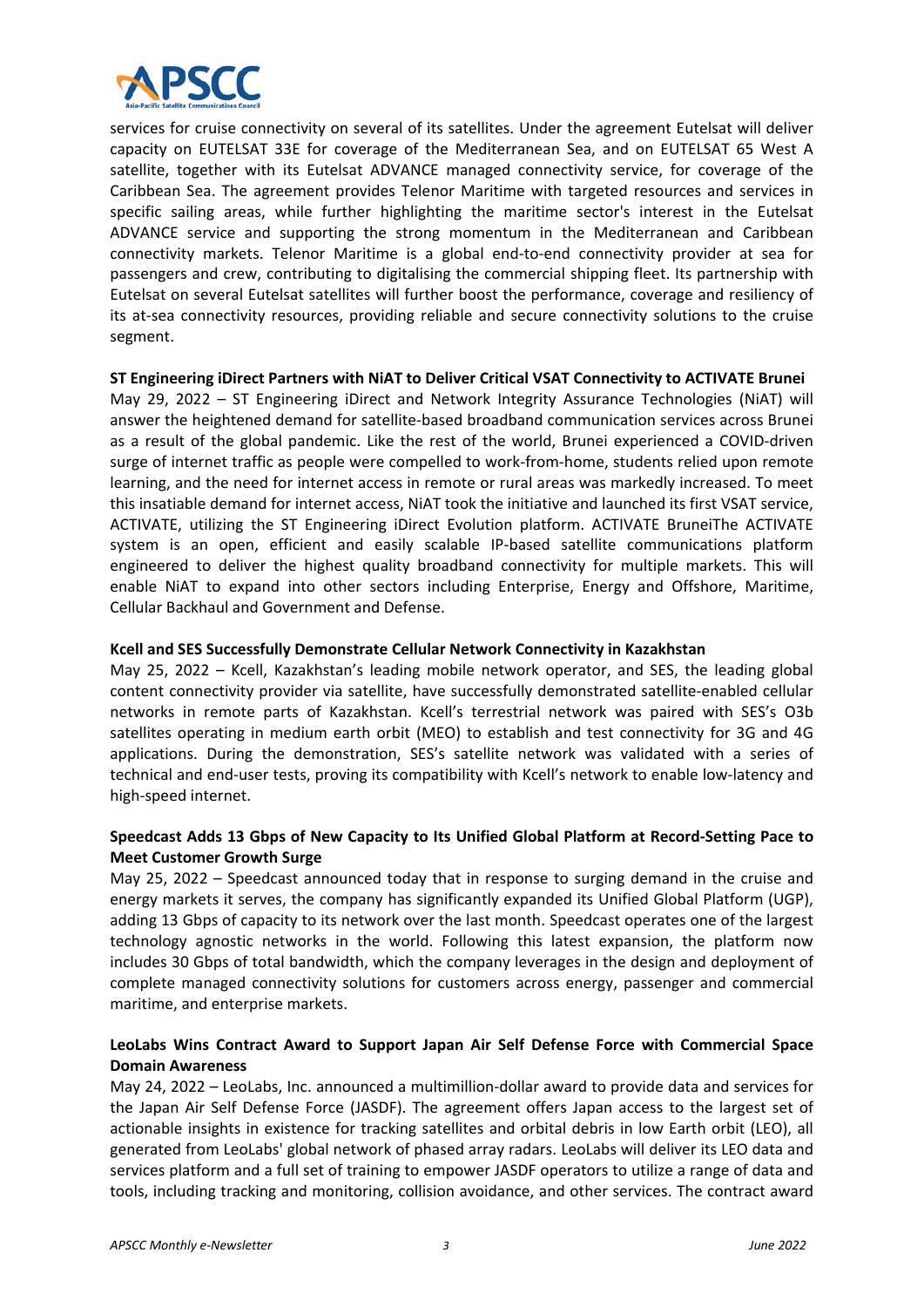

defines a specific set of state-of-the-art tools and data from LeoLabs that will serve JASDF operational requirements in LEO and will be delivered as a subscription service.

#### **First Details of Jet ConneX Evolution Programme for Business Aviation Unveiled by Inmarsat**

May 24, 2022 – Inmarsat unveiled initial details of a major upgrade programme that will increase the inflight broadband speeds offered by its Jet ConneX (JX) business aviation solution. Information about the ground‐breaking programme, titled JX Evolution, were announced for the first time at the European Business Aviation Convention & Exhibition (EBACE) in Switzerland. JX Evolution will set an unprecedented new standard for business aviation inflight connectivity by leveraging Inmarsat's global Ka‐band satellite network, including enhanced capabilities from its highly advanced upcoming satellites, in addition to the latest terminal technology from partners. Initial testing for the upcoming programme has already demonstrated speeds in excess of 130 megabits per second (Mbps) using Inmarsat's existing satellites. This will enable users to simultaneously connect even more devices and enjoy even the most data-hungry applications, such as high definition video, without interruption. As an example, it would take 23 seconds to download a high definition movie.

#### **INTEGRASYS Opens New Office in Luxembourg**

May 24, 2022 – INTEGRASYS founded INTEGRASYS SARL, and opens the new Luxembourg facility in Kirchberg, Luxembourg financial district. INTEGRASYS SARL is responsible for commercializing INTEGRASYS technologies in the heart of Europe and innovating in R&D. The software company has ambitious expansion plans, to achieve a major presence globally. This next step has been Luxembourg, as INTEGRASYS sees great potential in this country, and the location is a strategic point to start the European expansion. The office is at 2 Rue Edward Steichen. The company already has customers in the Luxembourg area and surroundings; therefore, this new opening brings great opportunities, to strengthen these partnerships. The next step for the company is to start serving its customers' demands, understanding in depth the market, and providing adaptable solutions to potential customers as products as a service, and custom projects.

#### **OneWeb and Benya Group Collaborate to Provide Connectivity Services in the Middle East & Africa**

May 23, 2022 – Benya Group, the leading digital solutions and ICT infrastructure provider in Egypt and the MEA Region, today announced the signing of a Memorandum of Understanding (MoU) with OneWeb, the low Earth orbit satellite communications company. OneWeb NEOM JV, a joint venture formed by OneWeb and NEOM in the Kingdom of Saudi Arabia with the purpose of providing highspeed satellite connectivity to NEOM, the Kingdom, the wider Middle East and neighboring East African states has agreed this MoU with Benya Group. The signing took place during CABSAT in Dubai on May 19th 2022 and marks Benya Group's first satellite project. The MoU will facilitate discussions between the parties regarding the support and maintenance of telecom infrastructure throughout the Middle East and Africa, with the goal of providing fully integrated telecom networks to the network infrastructure of Benya Group's clients.

#### **Inmarsat, Honeywell Launch World's Fastest L‐band Inflight Connectivity Service**

May 23, 2022 – Inmarsat and Honeywell are setting a new benchmark in satellite communications with the launch of SwiftJet, their latest inflight connectivity service for the business aviation industry. It will enter commercial service in the first half of 2023 and deliver the fastest ever speeds over L‐ band. As one of the first new services to be introduced on Inmarsat's ELERA satellite network, SwiftJet will offer seamless global coverage across flight routes with maximum speeds of 2.6Mbps, up to six times faster than Inmarsat's existing business aviation connectivity solution over L-band. This will allow passengers to create a secure 'office in the sky' with enhanced capabilities for video calls, web browsing, email, texting, cloud‐syncing and collaboration tools such as Microsoft Teams. Social media and video applications such as TikTok and YouTube, which were previously challenging over L‐band, will also be enabled.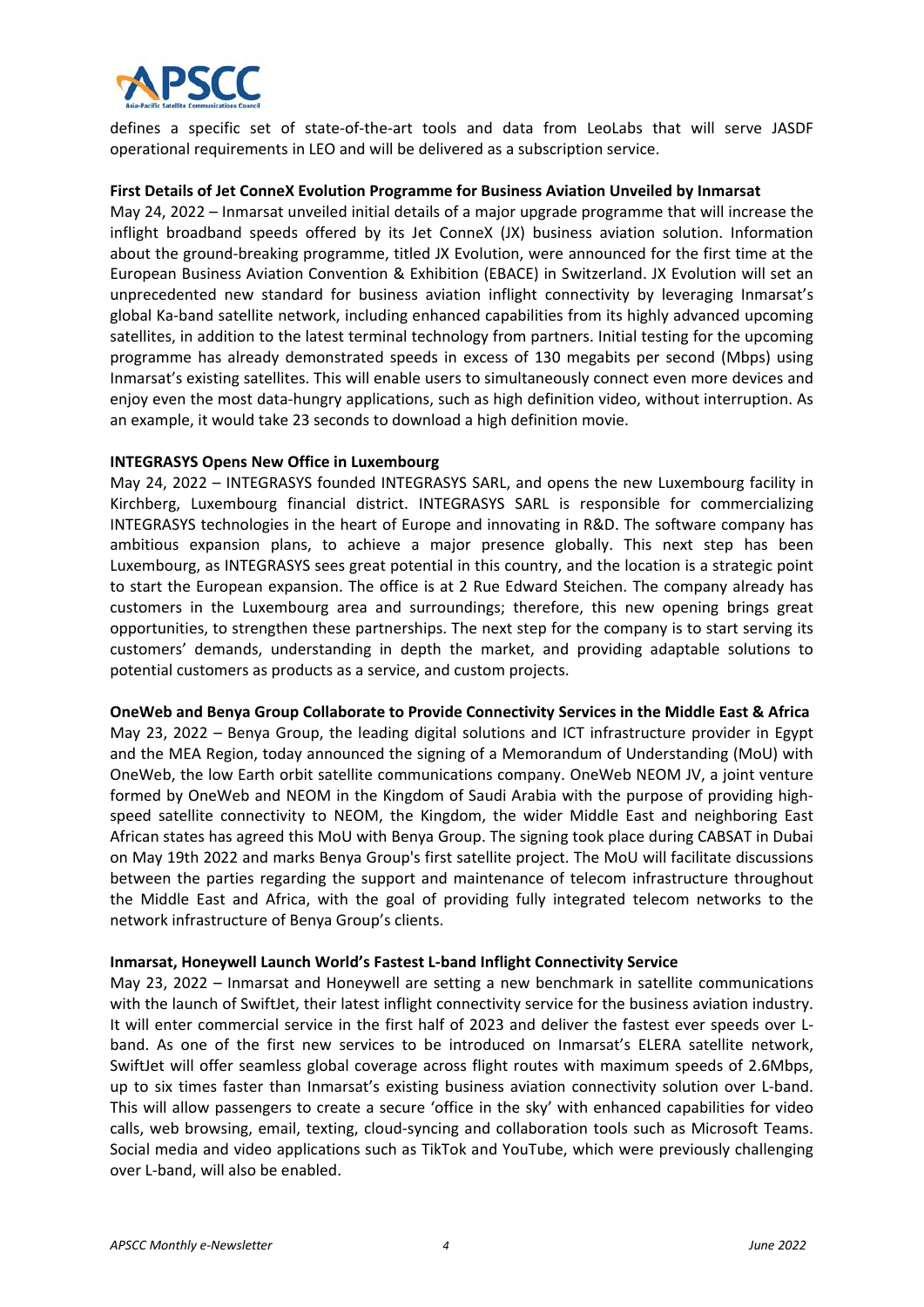

#### **Satellogic Announces Enhanced Operations in Australia to Serve the APAC Region**

May 23, 2022 – Satellogic Inc., a leader in sub-meter resolution Earth Observation data collection, announced today that it is enhancing its operations in the Australian market to strengthen its regional customer relationships and provide local support for a growing APAC space economy. The regional presence will be overseen by Ken Fritschel, Vice President, International Sales, Satellogic. Satellogic currently operates 22 high-resolution satellites and expects to grow its constellation to 34 satellites by Q1 2023. By 2025, the Company expects to have over 200 satellites in orbit to provide daily remaps of the entire surface of the Earth, and up to 40 revisits of points of interest per day.

#### **Gogo Business Aviation to Launch LEO Global Broadband Service**

May 22, 2022 - Gogo Business Aviation will launch the first global broadband service in business aviation to use an electronically steered antenna (ESA) on a low earth orbit (LEO) satellite network. Gogo's exclusive antenna assembly, designed in conjunction with Hughes Network Systems, LLC (Hughes), will be small enough for installation on the fuselage of business aircraft from super light jets and large turboprops to ultralong-range jets, and will operate on OneWeb's high-speed, lowlatency broadband global network. To access the network, the new service will require just one Gogo AVANCE LRU inside the aircraft, which means existing AVANCE customers will only have to install the ESA antenna, with a single cable for power in, and a single cable for data out.

#### **ABS Delivering Satellite Connectivity to Oil and Gas Operations in Myanmar**

May 18, 2022 – ABS, a global satellite operator, has announced it has secured a multi-year, multi-link contract with Seanet Technologies Myanmar Co. Ltd (SEANET), a VSAT service provider to expand its oil and gas communications services. The deal will deliver satellite connectivity to the Bay of Bengal and the Andaman Sea around Myanmar via ABS-2. ABS offers a high-performance VSAT solution catered specifically to the demanding broadband needs of the oil & gas industry. ABS‐2 is capable of supporting critical services and streamline operations, providing multiple offshore platforms with access to real‐time monitoring. It can also improve crew welfare, safety and healthcare conditions. In a single satellite link, separate virtual channels can be configured for corporate and crew connectivity. SEANET is one of the leading VSAT service providers in Myanmar providing services to many sectors including telcos, oil & gas, enterprises and corporate entities. SEANET operates two premium teleports hosting an array of teleport and managed services.

# **Nelco and Telesat Complete Successful LEO Demonstrations in India for Enterprise, Telecom and Government Sectors**

May 18, 2022 – Nelco and Telesat have successfully conducted their first in-orbit demonstration of high-speed broadband connectivity in India with Telesat's Phase 1 Low Earth Orbit (LEO) satellite, marking yet another milestone for bringing next-generation satellite communication technologies to the country. The testing campaign was conducted from April 25th to 29th 2022 at Nelco's Mahape teleport and leveraged an 85‐cm Intellian parabolic antenna to connect to Telesat's Phase 1 LEO satellite. Over 50 representatives from enterprise and telecom companies and government departments participated in the live testing and proof-of-concept demonstration, witnessing highspeed, fibre-like performance with 35 millisecond roundtrip latency. A wide range of cloud-based applications were demonstrated including real-time video conferencing over Microsoft Teams, as well as YouTube and Live TV video streaming.

# **Navarino Signs MoU with OneWeb to Extend Enterprise Connectivity to Commercial Ship Operators Globally**

May 18, 2022 – OneWeb and Navarino, one of the world's leading maritime technology companies, has signed a Memorandum of Understanding (MoU) to become a global Distribution Partner to deliver high speed, low latency connectivity to the global commercial shipping industry. Combining Navarino's maritime technology solutions with OneWeb's high speed, low latency connectivity will offer maritime customers seamless access to OneWeb's fast, reliable, and affordable connectivity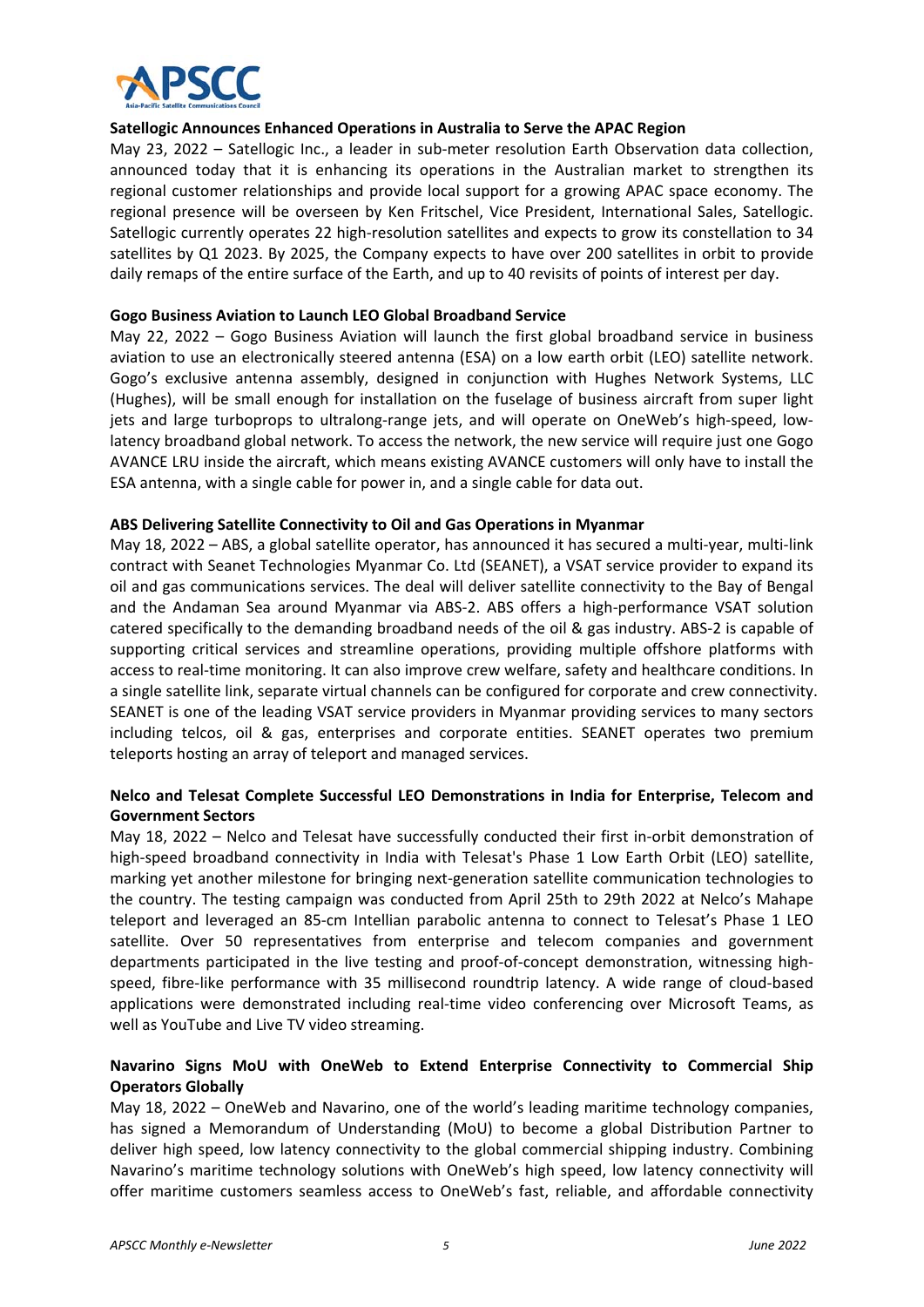

solutions. A series of sea trials will be undertaken with Navarino focusing on the first vessels connected from Q1 2023.

#### **ST Engineering iDirect Positions InterSAT for Business Growth with Significant Technology Upgrade**

May 16, 2022 – ST Engineering iDirect will provide internet service provider and longtime customer, InterSAT Communication Services FZCO, with a significant technology upgrade, enabling it to deliver enhanced services to its customers across the African continent. The upgrade to its existing Evolution® platform will allow InterSAT to leverage new technologies and efficiencies to remain competitive in an increasingly challenging market. One of the largest and most respected internet solutions providers in Africa, InterSAT serves a portfolio of different verticals, providing essential satellite-based connectivity across the entire African continent to NGOs, SMEs, governments, oil and gas companies and the broadcast sector. The company is focused on offering leading edge connectivity, investing heavily in state-of-the-art technology that makes service delivery better and faster. The upgrade of its ground systems has been a pivotal part of this evolution.

#### **COMSAT and Satcom Direct Communications Form SD Government for Enhanced Customer Offerings, Support and Service**

May 16, 2022 – Satcom Direct, the business aviation solutions provider, has ramped up its support for military and government customers by unifying COMSAT and SD Communications, under a new brand, SD Government. The rebrand brings its military and government services and support under one umbrella to deliver customers streamlined access to the entire SD ecosystem of services, for an even stronger connectivity and support experience. The integration of SD Government with the collective SD hardware, software and infrastructure units will more effectively leverage the full capabilities of Satcom Direct, to provide enhanced products and services to a customer base requiring reliable, consistent connectivity to support mission critical situations.

#### **OneWeb and Telefónica Collaborate to Extend Connectivity across Europe and Latin America**

May 13, 2022 – OneWeb and Telefonica through, Telefónica Global Solutions (TGS), the subsidiary of global telecommunications company Telefónica that manages the international Wholesale, Global Roaming, Multinationals and USA businesses, have signed a Memorandum of Understanding (MoU) to improve connectivity services across Europe and Latin America. The collaboration arrangement between OneWeb and TGS comes as the need to expand modern, digital infrastructure has become a priority for governments, businesses and communities across Europe and Latin America. OneWeb's efficient, high-performance low Earth orbit (LEO) satellite service will complement Telefónica's existing offering in Europe and Latin America, enabling Telefónica to reach remote regions that they have not previously been able to serve. TGS will offer its expertise to promote and supply OneWeb's low latency cellular backhaul services that can be deployed to help improve existing backhaul and support network upgrades to 4G/5G, while also providing backhaul backup for critical sites and infill capacity for special events. Where backhaul does not currently exist, OneWeb's service will help expand Telefónica's mobile coverage and extend enterprise connectivity.

#### **Seadrill Renews Speedcast Connectivity Partnership with Three‐Year Service Agreement**

May 10, 2022 – Speedcast, a leading communications and IT services provider, today announced that the company has been selected by Seadrill to continue providing services for its global fleet via a three‐year contract. Under the terms of the agreement, Speedcast will deliver the latest connectivity solutions to best serve Seadrill's deepwater drilling fleet in operation across the Gulf of Mexico, Brazil, North Sea and African Coast regions. Seadrill is a global drilling contractor operating drill ships, jack‐ ups and semi‐submersible assets for shallow and deepwater oil and gas projects.

#### **Rivada Space Networks Joins ITU Partner2Connect Digital Coalition to Foster Global Connectivity**

May 12, 2022 – Rivada Space Networks GmbH, a disruptive new company launching a constellation of 600 low‐Earth‐orbit communications satellites, has announced a pledge of \$112 million toward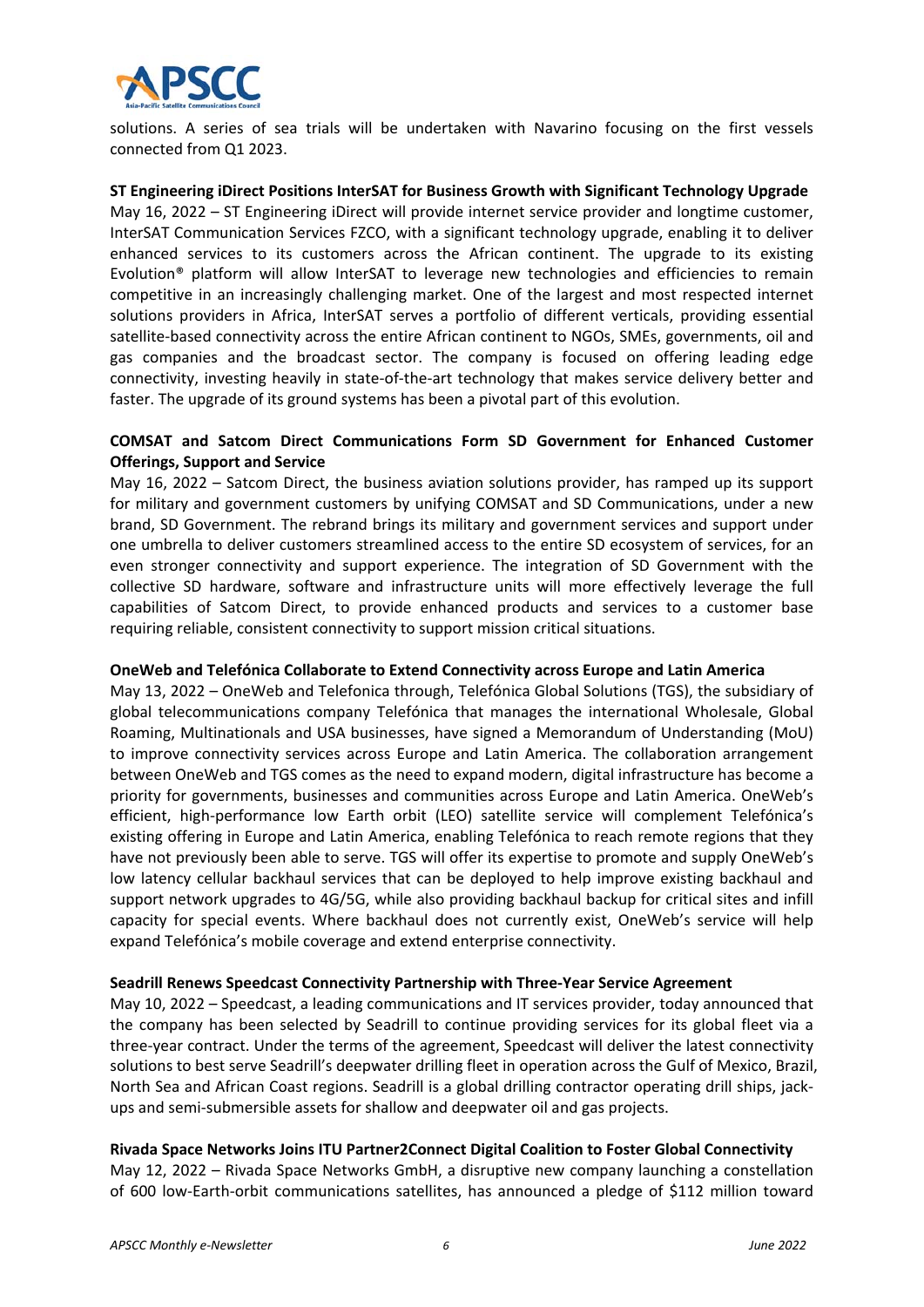

creating an Open Access Platform for the ITU Partner2Connect Digital Coalition to help bridge the digital divide. Today, around 2.9 billion people – 37 per cent of the world's population – have never used the Internet despite a global surge in connectivity in the past two years. An estimated 96 per cent of them live in developing countries. In response to the continuing challenge of the digital divide, the ITU has launched the Partner2Connect Digital Coalition, a multi-stakeholder alliance to help mobilize resources to transform societies, promote sustainable digital technology uptake, and ensure meaningful connectivity for everyone.

#### **Singtel Launches iSHIP, Industry's First All‐in‐One Maritime Service**

May 12, 2022 - Singtel has unveiled iSHIP, an all-in-one platform providing critical satellite-enabled connectivity and digital services for the maritime industry. iSHIP's integrated services for crew and fleet management gives ship managers and owners greater flexibility and visibility of their resources and operations, enabling better crew wellbeing, vessel safety and operational efficiency. Presently, nearly 90% of all goods from finished products to food, fuel and more are shipped over the seas, with maritime trade volume set to triple by 2050. To keep ships running and global seaborne trade flowing during the pandemic, shipping companies had to rapidly digitalise critical operations such as navigation, power supply, engine control and cargo management that were traditionally manual tasks while ensuring ship crews stay health and safe.

# **MEASAT‐3d Satellite to Connect 2 Million Rakyat Lacking High‐speed Broadband Access**

May 11, 2022 – MEASAT Global Berhad is set to close the digital gap in rural areas, with the upcoming launch of the MEASAT‐3d satellite on 22 June 2022, French Guiana Time. Using the High Throughput Satellite (HTS) capacity on MEASAT‐3d, Malaysians will be able to enjoy high‐speed internet whether in urban and suburban areas or hard to reach rural villages, via MEASAT's CONNECTme NOW satellite broadband service. MEASAT's CONNECTme NOW will connect 10,000 sites in the next three years to serve more than two million rakyat in remote areas that currently have no or limited access to high-speed broadband internet. To date, MEASAT has rolled out more than 3,000 CONNECTme NOW sites nationwide, with a majority in the remote areas of Sabah and Sarawak. In addition, other telecommunications providers can also tap on the new satellite to offer data, voice and video services to the last 3‐5% of the population not yet covered by fibre connectivity or wireless broadband.

# **EUTELSAT 172B Selected by Tuvalu to Deliver State‐of‐the‐Art Connectivity to Tuvalu**

May 10, 2022 - Eutelsat Communications and The Tuvalu Telecommunications Corporation (TTC) have signed a contract for capacity on EUTELSAT 172B satellite to support the extension of corporate networks for government offices and key enterprises of the Tuvalu Islands. Under the terms of this multi-year agreement, Tuvalu Telecommunications Corporation will be leveraging the unparalleled coverage of EUTELSAT 172B to fulfill its commitment to curb the digital divide in isolated areas. This agreement showcases yet again the full-fledge flagship role of satellite in providing a complete connectivity solution to end users. Tuvalu Telecommunications Corporation (TTC), the sole provider of telecommunications in Tuvalu, is a state‐owned enterprise, which provides telecommunications and ICT services to subscribers on each of the islands and atolls of Tuvalu.

#### **NASA Selects SES Government Solutions to Support Near‐Earth Communications**

May 10, 2022 – SES Government Solutions, a wholly-owned subsidiary of SES, in partnership with Planet Labs PBC (Planet), has been awarded a Funded Space Act Agreement from NASA's Communications Services Project (CSP) to support the development and demonstration of near‐Earth communication services in support of the agency's future mission needs. SES GS will partner with Planet to develop a real-time always-on low-latency connectivity solution enabled by SES's geostationary (GEO) and medium earth orbit (MEO) constellations, including O3b mPOWER, to further NASA missions. Planet brings over a decade of experience in designing and manufacturing cutting‐edge low‐cost Earth observation satellites and radio communication systems. SES GS has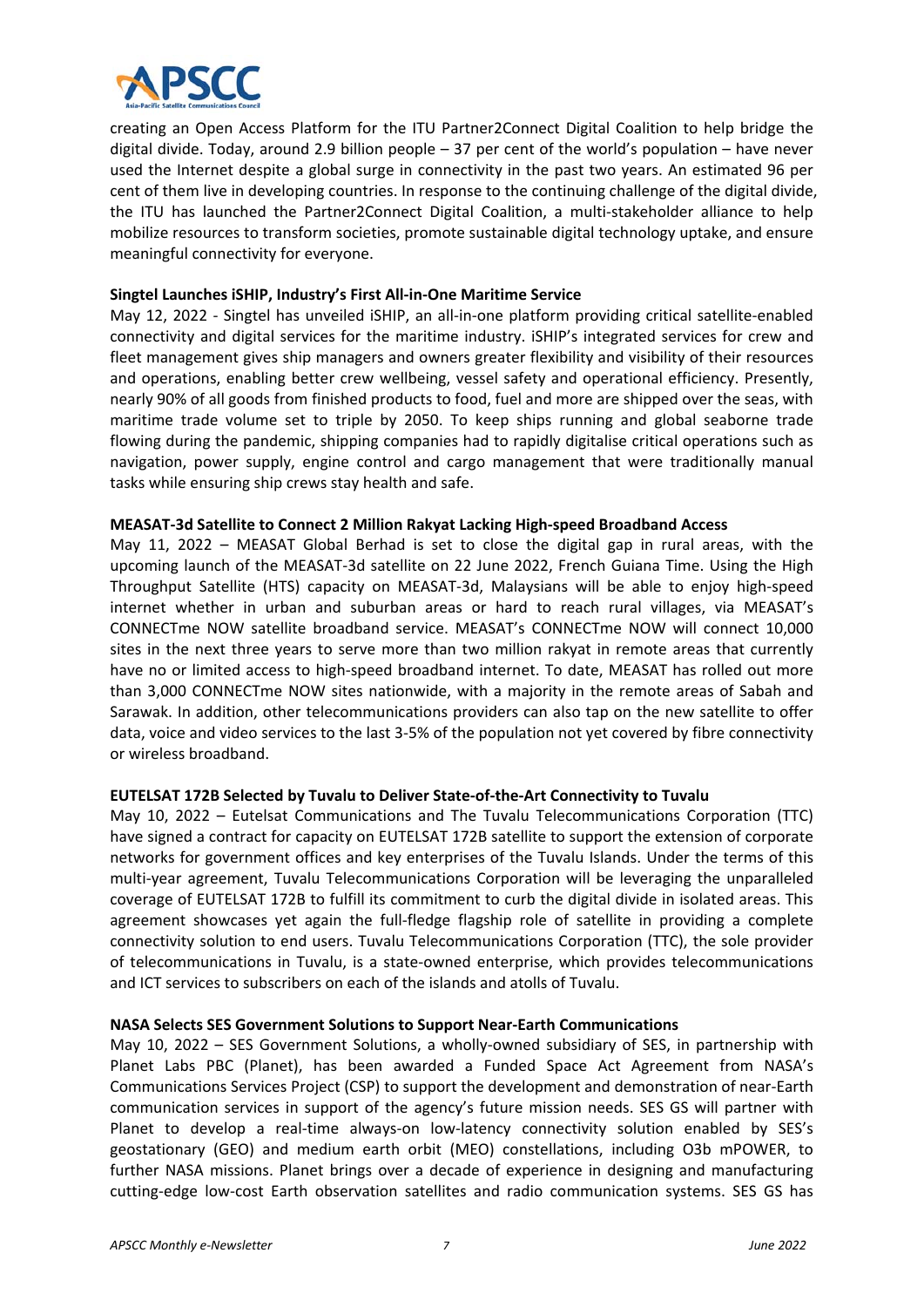

been awarded nearly USD 29 Million through NASA's Funded Space Act Agreement to demonstrate commercial radio frequency GEO C‐band and MEO Ka‐band relay networks for SATCOM services to spacecraft in low earth orbit. These services include routine missions, contingency operations, launch and ascent, and early operations phase communications.

#### **Inmarsat Elevate Launched to Accelerate IoT Industry Growth**

May 10, 2022 – With more businesses recognising the impact of IoT technologies on their operations and on the world, and the number of global satellite IoT connections set to continue growing at a 25% CAGR [Source: Omdia] in the coming years, the need for a 'one stop shop' for IoT solutions has never been greater. To accelerate these IoT opportunities for businesses around the world, Inmarsat, the world leader in global, mobile satellite communications, is announcing Inmarsat ELEVATE, a new partner programme offering three key pillars to support businesses throughout the IoT ecosystem and to cement the industry's future growth. In the next five years, the goal of Inmarsat ELEVATE is to help partners achieve double digit growth – as well as establishing Inmarsat ELEVATE as the leading IoT marketplace for solutions that work anywhere in the world.

#### **Intellian Accelerates Production Capacity with Launch of New South Korea Factory**

May 4, 2022 – Intellian has announced the upcoming launch of another factory in Pyeongtaek, South Korea, marking an expansion of the company's HQ base. The new factory, operational from August 2022, is situated 4km from the existing factory, providing seamless expansion. The additional factory will serve increasing customer and partner demand and further power Intellian's growth trajectory. Marking Intellian's second manufacturing location in Korea, this new factory will increase both the company's production and warehouse capacity by three times. This supercharged capacity provides customers and partners with scalability going forwards, enabling them to meet increasing demand in the growing satellite industry: the global small satellite market reached \$4.70 billion in 2021 and is projected to grow to \$10.75 billion in 2028.

#### **SES and ESA to Enable GovSatCom with Medium Earth Orbit Constellation**

May 4, 2022 – SES announced today that its non-geostationary medium-earth orbit (MEO) satellite network will now be part of the GovSatCom‐grade satellite communications platform that it has developed with the co-funding by ESA. Thanks to SES's O3b high-throughput, low-latency and secure communications features, its MEO satellite network is ideal for data‐intensive applications sought by the European governments, including Remotely Piloted Aircraft Systems (RPAS) operations, highperformance networks, cloud services and allowing for Artificial Intelligence (AI), Machine Learning (ML), and more. The new agreement with ESA succeeds PACIS‐1 that resulted in the development of a dedicated platform comprising geostationary satellites for governments and institutions – SES's REACH platform. The new agreement will see the technical integration of the non-geostationary satellites in MEO into the platform, enabling users with even higher performance thanks to the SES's first MEO constellation, O3b, and its upcoming second‐generation MEO system, O3b mPOWER.

# **Kacific Launches CommsBox: An All‐in‐One, Transportable WiFi Communications Solution for Disaster Relief**

May 3, 2022 – Kacific Broadband Satellites Group is launching an innovative emergency connectivity solution, CommsBox, designed to provide broadband service in emergency or disaster zones rapidly. Kacific CommsBox is a transportable, all‐in‐one satellite communications product that can be rapidly deployed in disaster zones when other communication channels fail. The turnkey solution is designed to meet the particular disaster response requirements of territories in South East Asia and the Pacific. The first-of-its-kind in disaster recovery solutions, Kacific Commsbox consists of pre-configured, solar-powered units which, with minimal setup, provide instant internet access to assist relief operations and connect users. Governments, civil defense, police, military, rescue services, and aid operations can store the CommsBox units in remote locations or transport them directly into disaster zones.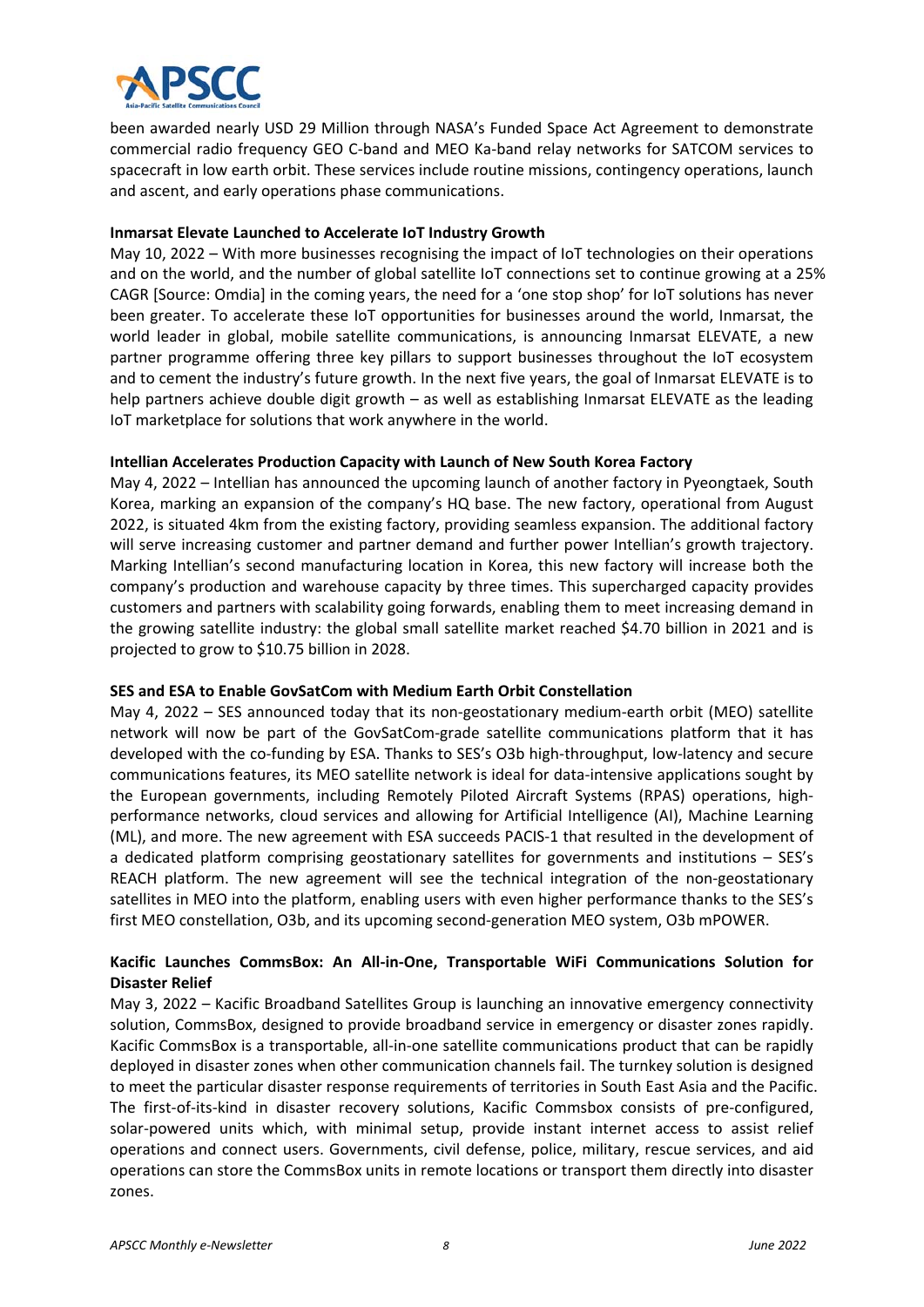

#### **COMNET and SES Extend Network Services across Central America via SES‐17 Satellite**

May 3, 2022 – SES and COMNET announced that the two companies have extended their long‐term partnership to jointly deliver high-performance, next-generation broadband services to enable applications supporting agriculture, trade, tourism, energy, financial, health and education sectors across Central America. The Guatemalan service provider will leverage SES-17 Ka-band satellite capacity and SES's managed services to offer a new QUANTTUM Ka enterprise solution, an extension to COMNET's QUANTTUM portfolio of broadband services. In the last 15 years, COMNET has been leveraging SES's extensive satellite fleet and managed services in C-, Ku- and now Ka-band to provide reliable connectivity services to underserved areas in the isthmus. Powered by SES's first highthroughput geostationary (GEO) satellite operating in Ka‐band, COMNET's QUANTTUM Ka solution will provide high-quality, reliable and fast internet connectivity services to help accelerate digital access in the region, especially as countries continue to adapt and respond to the pandemic. The solution will enable telemedicine, remote education and Internet of Things applications, while supporting business continuity with redundancy services to help mitigate the impact of natural disasters in a region prone to climate and geological events.

#### **Northern Sky Research (NSR) to Become Part of Analysys Mason**

May 3, 2022 – Analysys Mason, a world-leading management consultancy focused on telecoms, media and technology (TMT), today announced the acquisition of Northern Sky Research (NSR), a specialist satellite and space research and consulting firm. Founded in 2000, NSR is a prominent global provider of satellite and space market research and consulting services specialising in the analysis of growth opportunities across four core industry sectors: satellite communications, satellite & space applications, financial analysis and satellite & space infrastructure. The combination of NSR's industry-leading satellite and space expertise and Analysys Mason's strong international market position in the TMT sector will provide an exceptional breadth of services to new and existing clients worldwide, underpinned by a unique knowledge base spanning 5G, fibre and satellite platforms.

# **BROADCAST**

#### **Sky UK Renews Capacity with SES in Latest Multi‐Year Deal**

May 3, 2022 – Audiences across the United Kingdom and the Republic of Ireland will continue to enjoy their favourite premium content via Sky UK, as the leading pay-TV operator extended multiple transponder contracts with SES. This renewal secures an additional contract backlog of approximately EUR 84 million, building on the EUR 90 million capacity agreement signed between the two companies in 2021, with contract durations up to end 2028. With this renewal, Sky UK will continue to leverage the Ku-band capacity at SES's prime neighbourhood at 28.2/28.5 degrees East to deliver TV channels in standard definition (SD), high definition (HD) and ultra‐high definition (UHD) to their subscribers. 28.2/28.5 degrees East is one of SES's prime TV neighbourhoods reaching more than 18 million TV homes in the UK and Ireland.

# **LAUNCH / SPACE**

# **Mitsubishi Electric Develops Laser Communication Terminal Integrating Space Optical Communication and Spatial Acquisition**

May 30, 2022 – Mitsubishi Electric Corporation has developed the prototype of what is believed to be the world's first\* optical receiver for use in laser communication terminals (LCTs), that integrates space optical communication using laser beams and a function to detect the direction of received beams in the 1.5‐μm band, a general‐purposeband used for terrestrial optical fiber communications and other applications. High-resolution satellite imagery is used to assess damage caused by disasters, but since such images are transmitted via radio waves it has been difficult to transmit high-resolution images in real time due to limitations in data capacity and the size of satellite antennas. Large-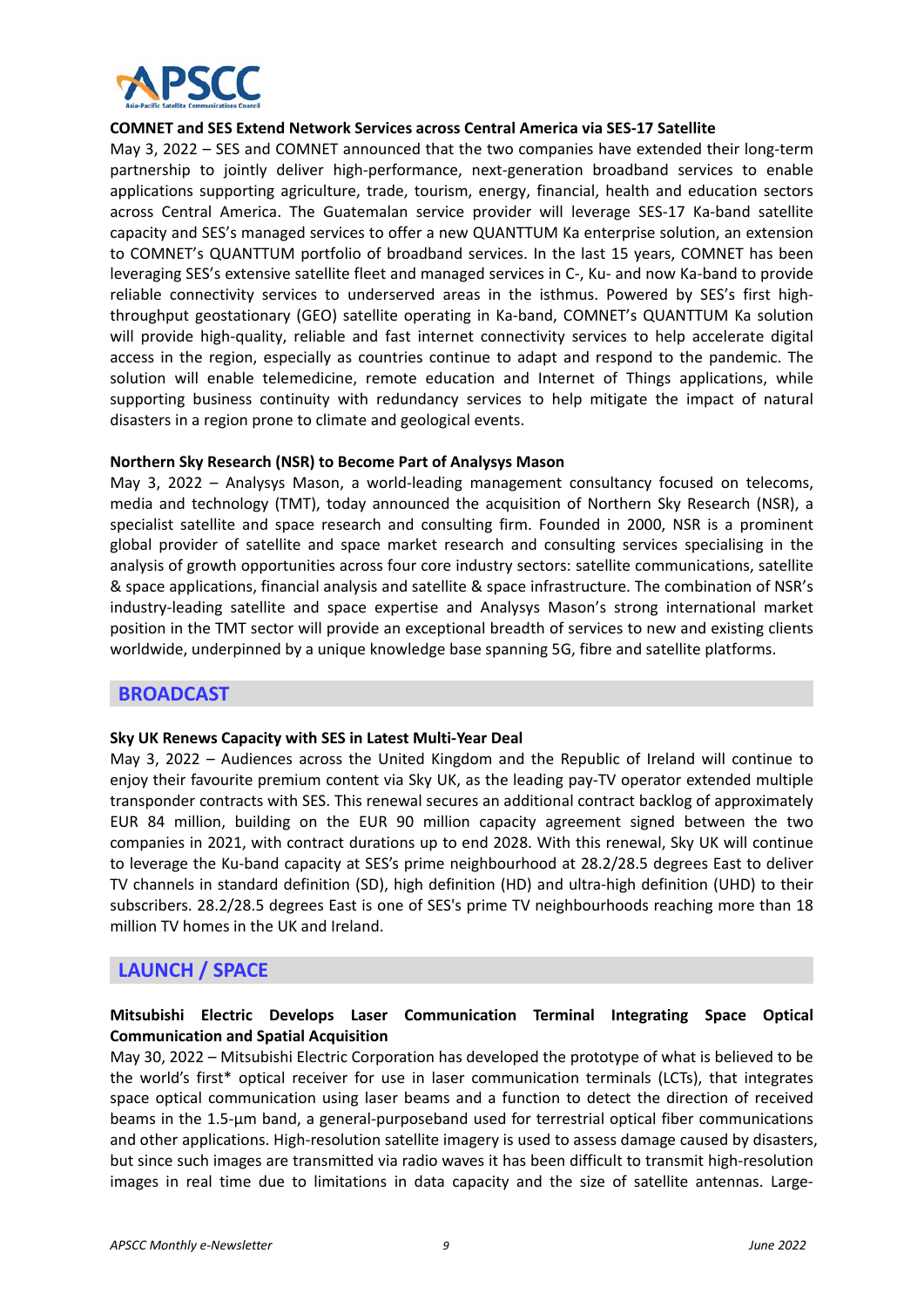

capacity, high‐speed space optical communications that do not require optical fiber are thus required to support fast and accurate damage assessments following disasters. But space optical communications use very narrow laser beams, about 1/1000th of that of radio waves, so the challenge has been how to precisely align laser beams with satellites traveling at high speed.

#### **Omnispace Spark‐2™ Satellite Successfully Launches into Orbit**

May 26, 2022 – Omnispace and Thales Alenia Space announced the successful launch and delivery of "Omnispace Spark‐2™" satellite into orbit. This marks the completion of the deployment phase of the "Omnispace Spark™" program, the initial phase in the company's development and delivery of the world's first 5G capable satellite network. Omnispace Spark‐2 was delivered into orbit by Exolaunch aboard a SpaceX Transporter mission on Wednesday, May 25. Thales Alenia Space designed and built the Omnispace Spark satellites with the help of industry partners: NanoAvionics, ANYWAVES, and Syrlinks. Omnispace Spark‐1, launched in April 2022, and Omnispace Spark‐2 will now be used to advance and validate the development and implementation of Omnispace's global non-terrestrial network (NTN). As prime contractor, Thales Alenia Space designed and built the Omnispace Spark satellites with the help of industry partners: NanoAvionics, ANYWAVES, and Syrlinks.

#### **Fleet Space Announces Launch of Next‐Generation Centauri 5 Satellite on Space X Falcon 9**

May 26, 2022 – Fleet Space Technologies announces that it successfully launched its next-generation Centauri 5 satellite on the Space X Falcon 9 Transporter-5 mission. This was the company's third launch with SpaceX, following the successful deployment of Centauri 4 on the Transporter‐2 mission in June 2021. Centauri 5 will be placed in low earth orbit (LEO) at an expected altitude of some 530km (330 miles). A 6U sized microsat with a total weight of 12kg, it will add capacity, reduce latency and provide additional network redundancy in the existing six‐strong Centauri constellation, which Fleet operates in collaboration with Tyvak International. Upgrades to the Centauri 4 payload includes enhancements that mitigate the effects of radiation in Low Earth Orbit (LEO), direct communication links to Fleet's ground station, and an extended S‐Band range, allowing uplink at standard ground station frequencies.

#### **Spaceflight Inc. Successfully Debuts its Latest OTV, Sherpa‐AC**

May 25, 2022 – Spaceflight Inc., the leading global launch services provider, today announced it has contacted its Sherpa‐AC vehicle and confirmed the vehicle is operating nominally. This is the debut launch of Sherpa-AC, the latest variation in the company's Sherpa orbital transfer vehicle (OTV) portfolio. The Transporter 5 rideshare mission on board a SpaceX Falcon 9 lifted off from Cape Canaveral on May 25 headed to a Sun Synchronous orbit, 525km. Spaceflight successfully delivered all five customer payloads, including two hosted payloads on the Sherpa OTV, to their desired orbital destinations. The Transporter 5 mission marks Spaceflight's 51st launch, its sixth in 2022, and the first launch of the Sherpa-AC OTV model. Sherpa-AC, named for its "Attitude Control" capabilities, augments Spaceflight's base free‐flying Sherpa with key functionality including a flight computer, attitude knowledge and control, and more, making it ideal for servicing hosted payloads on orbit.

# **Thales Alenia Space, OHB System Partner, Reaches Key Milestone in Development of Copernicus CO2M Satellites**

May 23, 2022 – Thales Alenia Space, a joint venture between Thales and Leonardo, has signed an amendment to its CO2M contract worth €169 million with project prime contractor OHB System for the development and qualification of the payloads for the first two satellites in the CO2M mission, part of Europe's Copernicus program. Copernicus is the core satellite Earth-observation program of the European Commission and a cornerstone of the European Space Agency's (ESA) activities in this field, providing Earth-observation data for environmental protection, climate monitoring, natural disaster assessment and other social tasks.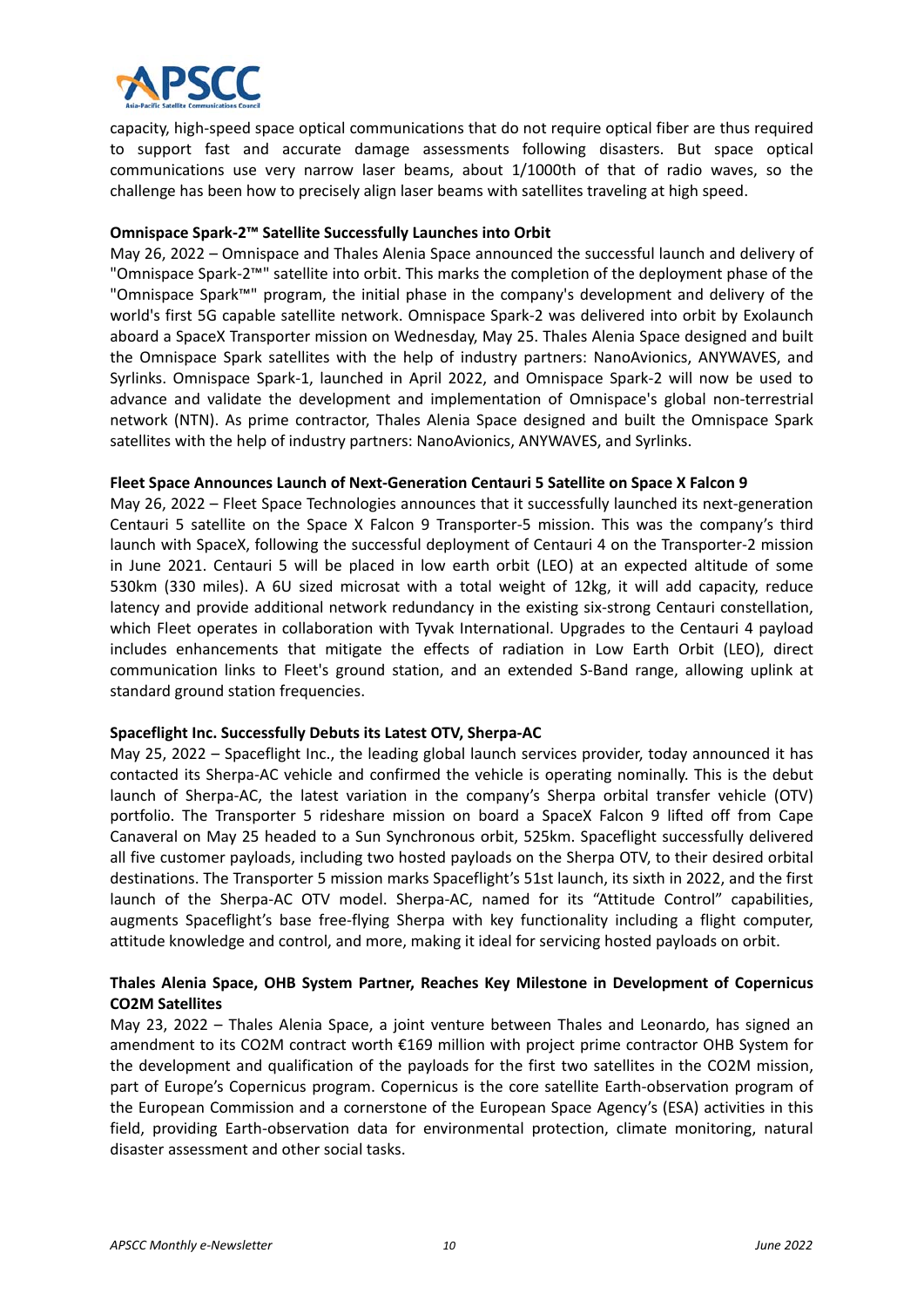

#### **Space Machines Partners with Space X**

May 19, 2022 – Space Machines Company (SMC), the Australian in-space transportation and logistics startup, today announced it has secured SpaceX as a launch provider to carry its Optimus Orbital Transfer Vehicle (OTV) to space as part of its April 2023 rideshare mission. SMC's Optimus OTV is one of the largest commercial spacecraft designed and manufactured in Australia. It is a testament to the innovation of Australia's space tech sector and the sovereign capability being built by SMC. This 2023 mission will demonstrate the 270 kg Optimus OTV's ability to deliver in‐space logistics services and will reinforce SMC's strategy as a last-mile delivery services provider. The 2023 mission will also see SMC deploy solutions for foundation customers. The Optimus spacecraft's assembly and integration will occur at the Space Machines Company facility within the University of Technology Sydney's (UTS) Tech Lab and will demonstrate Australian sovereign access to space capability.

#### **Japanese Radar Constellation IQPS Selects Virgin Orbit for 2023 Orbital Launch**

May 6, 2022 – Virgin Orbit announced today the signing of a launch services agreement with Japanese earth observation constellation operator Institute for Q‐shu Pioneers of Space, Inc. ("iQPS"). The satellite is expected to join Virgin Orbit's manifest for early 2023. The iQPS QPS-SAR-5 to be launched by Virgin Orbit is expected to play a critical role in enabling near real‐time earth observation by iQPS's Synthetic Aperture Radar (SAR) constellation. iQPS enables the development of small, highperformance SAR satellites by employing a unique deployable antenna that is large, yet easy to stow and weighs only 10 kg. It is also capable of penetrating clouds and collecting high-resolution images even in adverse weather conditions, enabling frequent and important earth observation missions. iQPS is planning to establish a constellation of 36 satellites which enable the observation of particular locations almost everywhere in the world in around 10 minutes or every 10 minutes to a fixed area for observation. Additionally, iQPS has succeeded in acquiring 70 cm resolution images with QPS‐SAR‐ 2, and subsequent satellites including QPS‐SAR‐5 are expected to achieve even higher resolution.

#### **CGWIC Launches JILIN‐1KF01C as Main Satellite and JILIN‐1GF03D27‐33 as Secondary Satellites by LM‐2D Launch Vehicle**

May 5, 2022 – At 10:38, May 5th, 2021 BJT, Long March 2D (LM‐2D) Launch Vehicle blasted off from Taiyuan Satellite Launch Center (TSLC), sending Jilin‐1KF01C Satellite as main passenger, as well as seven secondary passengers Jilin-1GF03D27-33 Satellites into predetermined orbit, achieving a complete success. The launch services for the eight satellites are prime‐contracted by China Great Wall Industry Corporation (CGWIC), a subsidiary of China Aerospace Science and Technology Corporation (CASC). Jilin‐1KF01C Satellite is a remote sensing satellite designed and manufactured by Chang Guang Satellite Technology, which is used to obtain panchromatic and multispectral images of earth observation with large width and high-resolution and provide the remote sensing services for smart city construction, territorial and mineral resources exploration. Jilin‐1GF03D27‐33 Satellites are seven remote sensing satellites with high-resolution developed by Chang Guang Satellite Technology, these satellites will be applied in providing the high-resolution remote sensing information and images for valuable customers. LM‐2D Launch Vehicle is the liquid two‐stage launcher designed and manufactured by Shanghai Academy of Spaceflight Technology (SAST), also a subsidiary of CASC. The designed capacity of LM‐2D is 1200kg for 700km sun synchronous orbit. This mission is the 59th launch of LM‐2D.

#### **Astroscale's ELSA‐d Mission Successfully Completes Complex Rendezvous Operation**

May 4, 2022 – Astroscale Holdings Inc. announced that, despite several unexpected setbacks, its Endof-Life Services by Astroscale-demonstration (ELSA-d) mission successfully completed further controlled close-approach rendezvous operations between its two spacecraft in orbit. The technologies proven in this demonstration include tracking of an object from a great distance, rendezvous with an uncontrolled object, and handover from absolute navigation to relative navigation for a low-Earth orbit (LEO) servicing spacecraft. These capabilities are essential for rendezvous and proximity operations and on-orbit servicing, and this demonstration is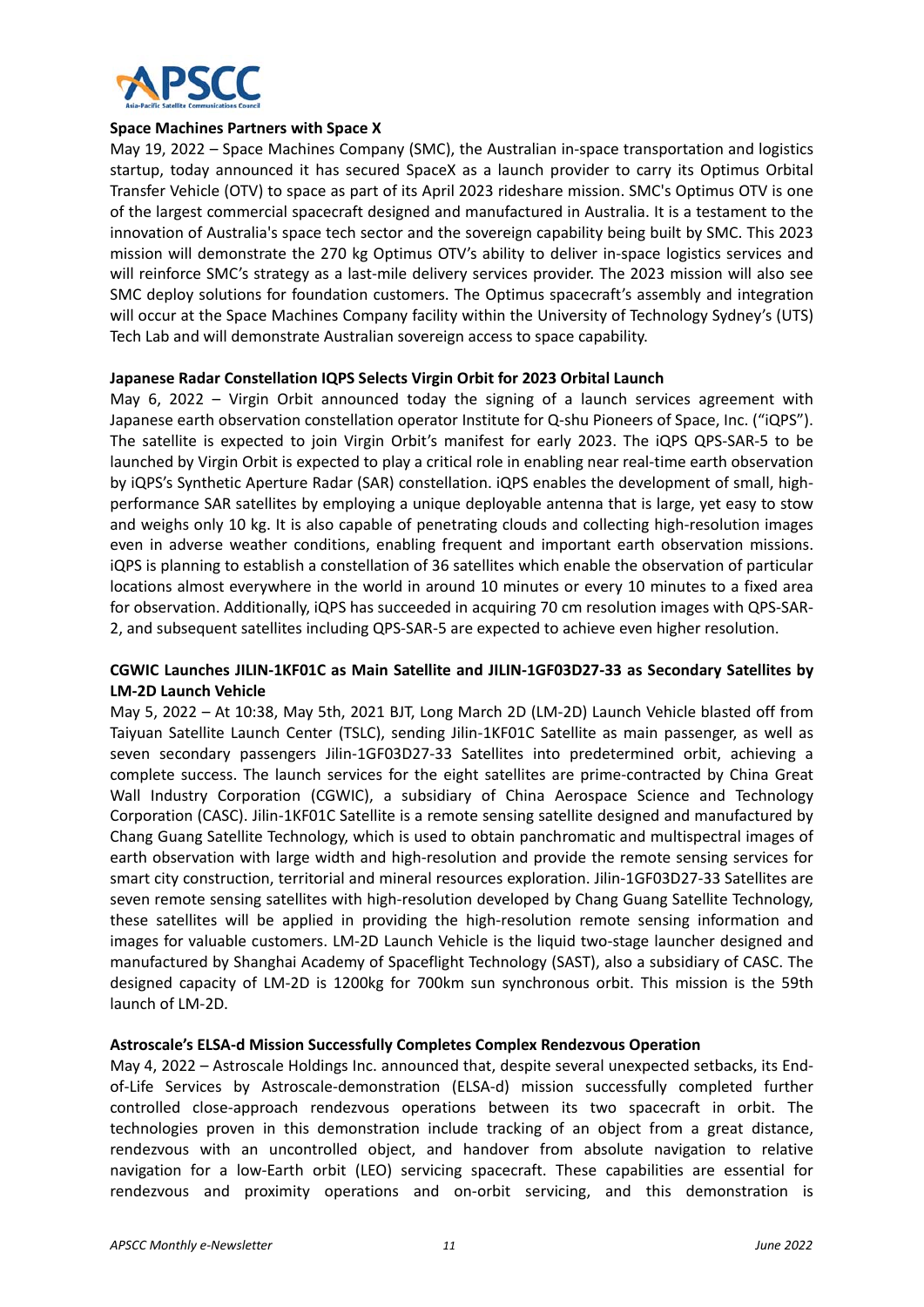

unprecedented for a commercially funded mission in LEO. ELSA-d is the world's first commercial mission to prove the core technologies necessary for on‐orbit satellite servicing in LEO. The mission, which consists of two satellites — a servicer designed to safely remove debris from orbit and a client that serves as a piece of replica debris  $-$  was launched as a stack into a 550 km orbit from the Baikonur Cosmodrome in Kazakhstan in March 2021. The first demonstration, in which the servicer released the client and manually performed magnetic docking, was completed on August 25, 2021, successfully validating the capture system, on‐board sensors and cameras.

# **Satellogic Announces Multiple Launch Agreement with SpaceX for its Next 68 Sub‐Meter Resolution Earth Observation Satellites**

May 4, 2022 - Satellogic Inc. has signed a new Multiple Launch Agreement ("MLA") with SpaceX reserving launch capacity for its next 68 satellites. This new MLA follows the current MLA covering 2022 launches, and confirms that SpaceX continues to be Satellogic's preferred vendor for rideshare missions, meeting the capacity demands of Satellogic's constellation roadmap and providing shorter periods between satellite development and deployment. Satellogic builds its own spacecraft, manages its constellation, and productizes the EO data it collects to better serve its customers in every industry. This vertical integration ultimately reduces the cost of deriving insights from EO, enabling Satellogic to offer actionable data at a price point that a broader range of organizations can afford. Similarly, SpaceX, which has a focus on decreasing the cost of space access, manufactures its own advanced rockets and spacecraft, allowing for more affordable options and greater innovation. SpaceX's frequent launch schedule will help Satellogic accomplish its goals to significantly grow its constellation.

# **EXECUTIVE MOVES**

**Comtech Promotes Timothy Jenkins to President of Safety & Security Technologies Product Group**  May 12, 2022 – Comtech Telecommunications Corp. announced that Timothy Jenkins will become President of its Safety and Security Technologies product group, effective as of June 1, 2022. Jenkins has been with Comtech for over three years, joining the company through its 2019 acquisition of the state and local government next-generation 911 business from General Dynamics Information Technology, Inc. Most recently, he has served as Group Vice President and General Manager within the Safety and Security Technologies organization, leading the implementation of next-generation 911 capabilities for customers across the United States. Jenkins has been involved in the public safety and 911 industry for over 28 years, serving in leadership positions at Ameritech and SBC Communications (subsequently acquired by AT&T) and Intrado.

#### **OneWeb Expands Mobility Team with Senior Aviation and Land Appointments**

May 10, 2022 – OneWeb has strengthened its Mobility team under VP Mobility Services Ben Griffin with a trio of experienced professionals – in the UK and USA. OneWeb is ramping up its work to deliver high‐speed, unparalled low latency, reliable connectivity across all mobility platforms, including commercial and business aviation, land and marine. Jason Sperry joins OneWeb as Director, Business Aviation, based out of Melbourne, Florida. At OneWeb, Jason is responsible for delivering fibre-like connectivity solutions to business jet owners, operators, and end users - passengers and crew alike. Drew Brandy joins OneWeb as Director, Land Mobility after 13 plus years with Inmarsat, latterly as Senior VP Maritime, progressing from VP Strategy and Development. Based out of London, Drew will be responsible for setting and executing OneWeb's land mobility portfolio strategy, working closely with the mobility team members. Stepping up from an initial consultancy role over the past 14 months, Nick Maynard becomes full‐time Marketing Director (Mobility), based out of the UK. Maynard brings over 25 years' relevant experience in marketing and communications working out of the UK and UAE, supporting several blue‐chip aviation companies ‐ inhouse and with agencies OglivyOne and Carlson.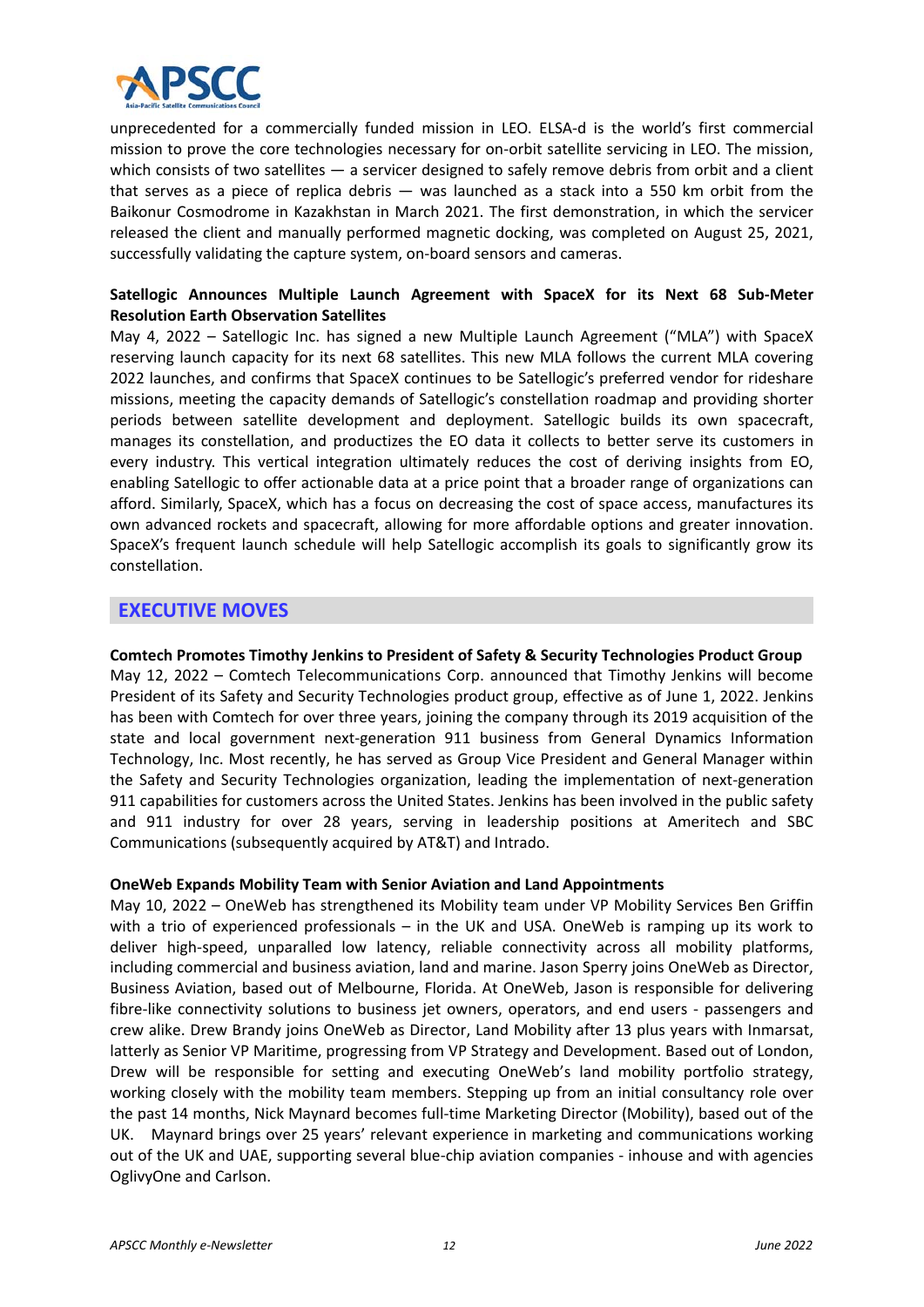

#### **Comtech Appoints Ken Peterman to Board of Directors**

May 10, 2022 - Comtech Telecommunications Corp. announced today that it had appointed seasoned satellite executive Ken Peterman to Comtech's Board of Directors. Ken will join the Board's Science and Technology Committee. An award‐winning global executive leader, Peterman's accomplished career spans over forty years in the defense segment, accumulating credentials across a wide array of markets and both commercial and government satellite systems. He has augmented a strategic landscape in tactical and satellite communications, cybersecurity, and C4 defense technology sectors through tenures at the President/CEO and VP/GM level of top defense companies including Viasat, ITT/Exelis, Collins Aerospace, Raytheon and SpyGlass Group. Most recently, as President at Viasat Government Systems, Peterman led a world‐class satellite communications, mobile networking and cybersecurity portfolio.

#### **Intelsat Adds Further Industry Experience to Executive Team**

May 5, 2022 – Intelsat today named four seasoned aerospace and tech leaders to key financial and commercial roles. Anthony (Toby) O'Brien will become Intelsat's next chief financial officer (CFO). Bringing a wealth of experience to the job, O'Brien most recently served as corporate CFO for Raytheon Technologies after a five-year stint as CFO for Raytheon Company before its merger with United Technologies. Michael DeMarco, currently Intelsat's chief services officer will become the new chief commercial officer (CCO), responsible for all Intelsat commercial services offerings to include product management, sales activities, sales engineering, and pricing. He will continue to report to Wajsgras. Clay McConnell has been named the company's senior vice president of Corporate Communications and Marketing. McConnell came to Intelsat after three decades in communications at Delta Air Lines and Airbus SAS, where he most recently served as head of communications for Airbus Americas. McConnell also reports directly to Wajsgras. Jeff Sare joins the company as the new president of Intelsat's Commercial Aviation division. Sare comes to Intelsat from his role as vice president and Connectivity Solutions business segment leader at Panasonic Avionics.

#### **REPORTS**

#### **NSR: Satellite Capacity Pricing Stabilizing, yet Increasingly Complex Period for Pricing Negotiations**

May 31, 2022 – NSR's *Satellite Capacity Pricing Index*, 8th Edition finds Satellite Operators sitting at a crossroads of multiple macro‐economic headwinds, external competitive pressures, and supply chain challenges, driving need for innovative strategies. As pricing stabilizes in Q2 2022, technology efficiencies, supply‐demand gap and macro‐economic factors trigger increasingly complex pricing negotiations. For some service providers, such as SpaceX, inflation pressure enables an increase in end‐user pricing; however, due to competitive pressures, many wholesale capacity providers do not have the bargaining power to significantly increase pricing.

#### **Euroconsult: Space Logistics Markets Ready to Grow as On‐orbit Supplier Services Materialize**

May 18, 2022 – A nascent but growing set of on-orbit space services, to be articulated as a space logistic ecosystem from launch to satellites' end of life, are being developed by more than 50 companies. According to Euroconsult's 1st edition of *Space Logistic Markets report*, this diverse set of on‐orbit services is expected to generate \$4.4 billion by 2031. The six markets covered in this report highlight the development of end-to-end on-orbit mobility and associated services through Access to space, Last Mile Logistics (LML), Life Extension, Active Debris Removal (ADR), On-orbit Assembly and Manufacturing (OOAM) and Space Situational Awareness (SSA) at different stages of maturity.

#### **NSR: Land Mobile Satellite Market Moving to Broadband and \$1.2 Billion Revenue Potential**

May 5, 2022 - In its 10th year, NSR's landmark *Land Mobile via Satellite (LMvS10)* report finds a significant revenue migration underway from narrowband to broadband applications. Though currently dominated by narrowband services, connected vehicles and High Throughput Satellite (HTS) Comms on the Pause (COTP) services are positioned as the fastest growing satellite land mobile